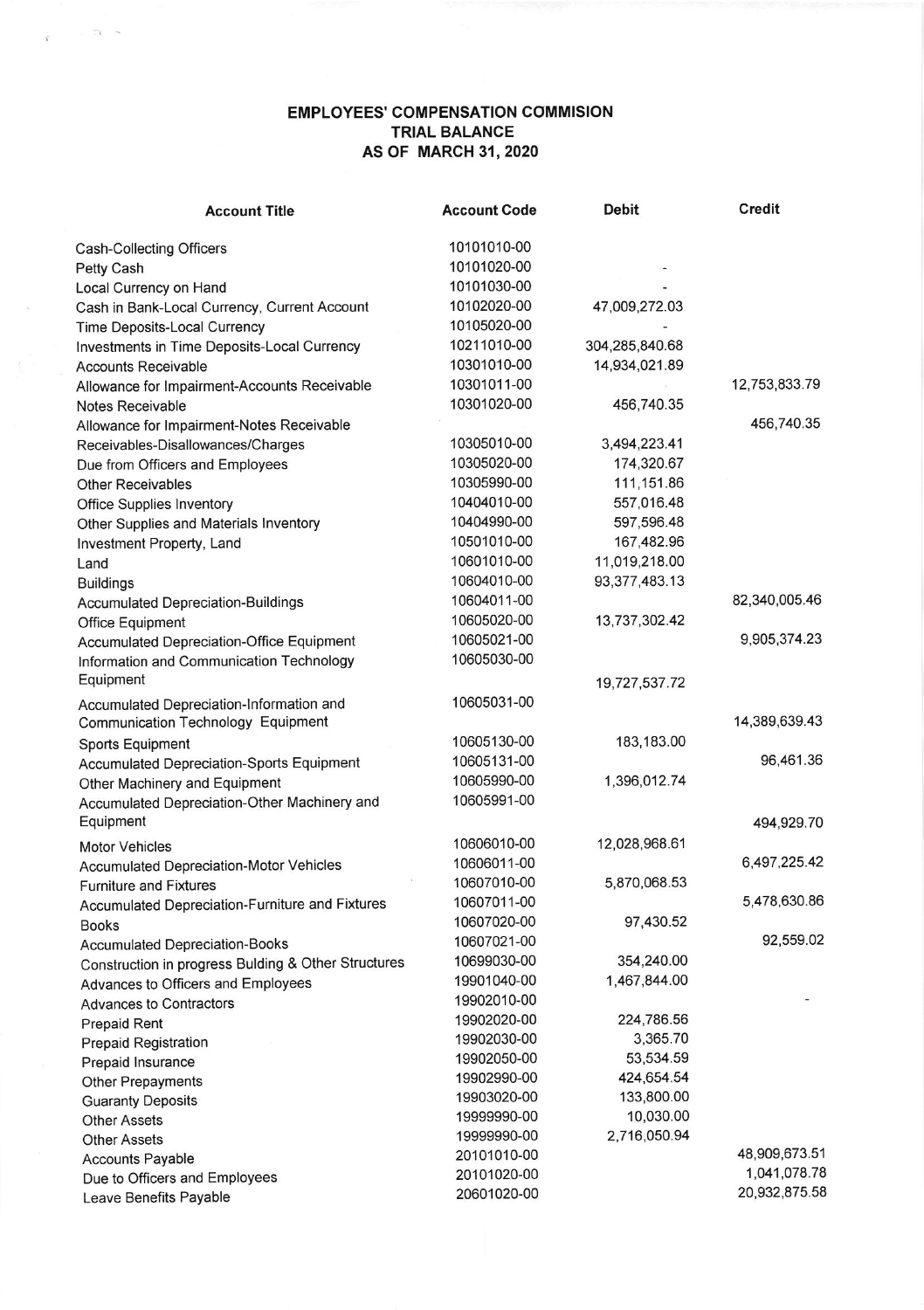## **EMPLOYEES' COMPENSATION COMMISION TRIAL BALANCE AS OF MARCH 31, 2020**

 $\sim$   $\sqrt{\omega}$ 

| <b>Account Title</b>                             | <b>Account Code</b> | <b>Debit</b> | <b>Credit</b>  |
|--------------------------------------------------|---------------------|--------------|----------------|
|                                                  |                     |              |                |
| Tax Refunds Payable                              | 20103010-00         |              | 85,436.60      |
| Due to BIR                                       | 20201010-00         |              | 658,220.44     |
| Due to GSIS                                      | 20201020-00         |              | 597,040.70     |
| Due to Pag-IBIG                                  | 20201030-00         |              | 168,127.86     |
| Due to PhilHealth                                | 20201040-00         |              | 69,699.22      |
| Due to Government Corporations                   | 20201060-00         |              | 69,376.00      |
| <b>Guaranty/Security Deposits Payable</b>        | 20401040-00         |              | 1,350,736.18   |
| Other Payables                                   | 29999990-00         |              | 3,786,080.03   |
| Retained Earnings/(Deficit)                      | 30701010-00         |              | 327,733,769.31 |
| Other Service Income                             | 40201990-00         |              | 21,134,298.50  |
| Rent/Lease Income                                | 40202050-00         |              | 2,129,386.68   |
| Interest Income                                  | 40202210-00         |              | 818,637.72     |
| Miscellaneous Income                             | 40603990-00         |              |                |
| Salaries and Wages-Regular                       | 50101010-00         | 8,282,306.01 |                |
| Salaries and Wages-Casual/Contractual            | 50101020-00         | 2,350,882.38 |                |
| Personnel Economic Relief Allowance (PERA)       | 50102010-00         | 578,000.53   |                |
| Representation Allowance (RA)                    | 50102020-00         | 142,500.00   |                |
| Transportation Allowance (TA)                    | 50102030-00         | 115,500.00   |                |
| Clothing/Uniform Allowance                       | 50102040-00         | 552,000.00   |                |
| Subsistence Allowance                            | 50102050-00         |              |                |
| Laundry Allowance                                | 50102060-00         |              |                |
| Honoraria                                        | 50102100-00         |              |                |
| <b>Hazard Pay</b>                                | 50102110-00         |              |                |
| Overtime and Night Pay                           | 50102130-00         | 27,186.90    |                |
| Year End Bonus                                   | 50102140-00         |              |                |
| Cash Gift                                        | 50102150-00         |              |                |
| Other Bonuses and Allowances                     | 50102990-00         | 267,000.00   |                |
| Retirement and Life Insurance Premiums           | 50103010-00         | 850,504.51   |                |
| Pag-IBIG Contributions                           | 50103020-00         | 28,600.00    |                |
| <b>PhilHealth Contributions</b>                  | 50103030-00         | 96,320.23    |                |
| <b>Employees Compensation Insurance Premiums</b> | 50103040-00         | 19,100.00    |                |
| <b>Terminal Leave Benefits</b>                   | 50104030-00         |              |                |
|                                                  | 50104990-00         | 2,402,750.00 |                |
| <b>Other Personnel Benefits</b>                  | 50201010-00         | 838,357.92   |                |
| <b>Traveling Expenses-Local</b>                  | 50201020-00         |              |                |
| <b>Traveling Expenses-Foreign</b>                | 50202010-00         | 2,451,597.50 |                |
| <b>Training Expenses</b>                         | 50203010-00         | 60,530.00    |                |
| <b>Office Supplies Expenses</b>                  | 50203090-00         | 67,505.73    |                |
| Fuel, Oil and Lubricants Expenses                | 50203110-00         |              |                |
| Textbooks and Instructional Materials Expenses   | 50203210-00         | 11,400.00    |                |
| Semi-Expendable Machinery and Equipment Expenses | 50203220-00         | 5,800.00     |                |
| Semi-Expendable Furniture, Fixtures and Books    | 50203990-00         | 22,168.75    |                |
| Other Supplies and Materials Expenses            | 50204010-00         | 89,497.49    |                |
| <b>Water Expenses</b>                            | 50204020-00         | 296,796.07   |                |
| <b>Electricity Expenses</b>                      | 50205010-00         | 63,663.49    |                |
| Postage and Courier Services                     | 50205020-00         | 280,481.22   |                |
| <b>Telephone Expenses</b>                        | 50205030-00         | 88,370.00    |                |
| Internet Subscription Expenses                   | 50210030-00         | 21,372.49    |                |
| Extraordinary and Miscellaneous Expenses         | 50211010-00         | 17,500.00    |                |
| <b>Legal Services</b>                            | 50211020-00         |              |                |
| <b>Auditing Services</b>                         |                     |              |                |